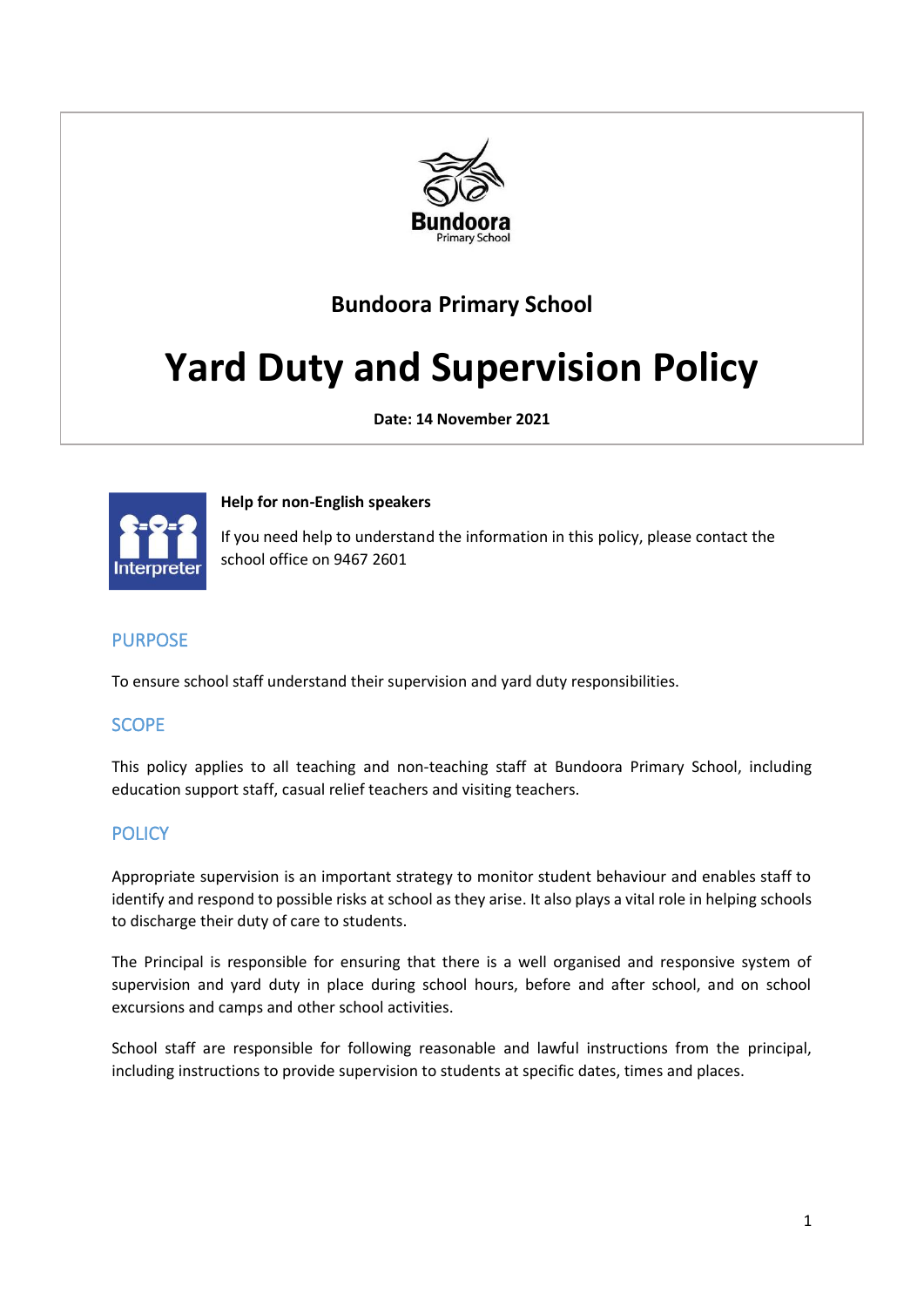### Before and after school

Bundoora Primary school's grounds are supervised by school staff from 8:25 until 8:55. Outside of these hours, school staff will not be available to supervise students unless they are attending breakfast club in the BER building.

Before and after school, school staff will supervise the Bendoran Crescent entry gate, nature playground on Bendoran Crescent, and the middle area of the school.

Parents and carers will be advised through regular reminders in our school newsletter and compass newsfeed that they should not allow their children to attend Bundoora Primary School outside of these hours. Families are encouraged to contact our principal on 9467 2601 or Their Care at <http://theircare.com.au/wp-content/uploads/Holiday-Program/BundooraPS.pdf> for more information about the before and after school care facilities available to our school community.

If a student arrives at school before supervision commences at the beginning of the day, the principal or nominee staff member will, as soon as practicable, follow up with the parent/carer to:

- advise of the supervision arrangements before school
- request that the parent/carer make alternate arrangements.

If a student is not collected before supervision finishes at the end of the day, the Principal or nominee staff member will consider whether it is appropriate to:

- attempt to contact the parents/carers
- attempt to contact the emergency contacts
- place the student in an out of school hours care program (if available and the parent consents)
- contact Victoria Police and/or Child Protection to arrange for the supervision, care and protection of the student.

#### **Yard duty zones**

The designated yard duty areas for our school as at Term 1, 2022 are:

| Zone   | Area                                  |
|--------|---------------------------------------|
| Zone 1 | Oval                                  |
| Zone 2 | Basketball court and middle play area |
| Zone 3 | Nature playground                     |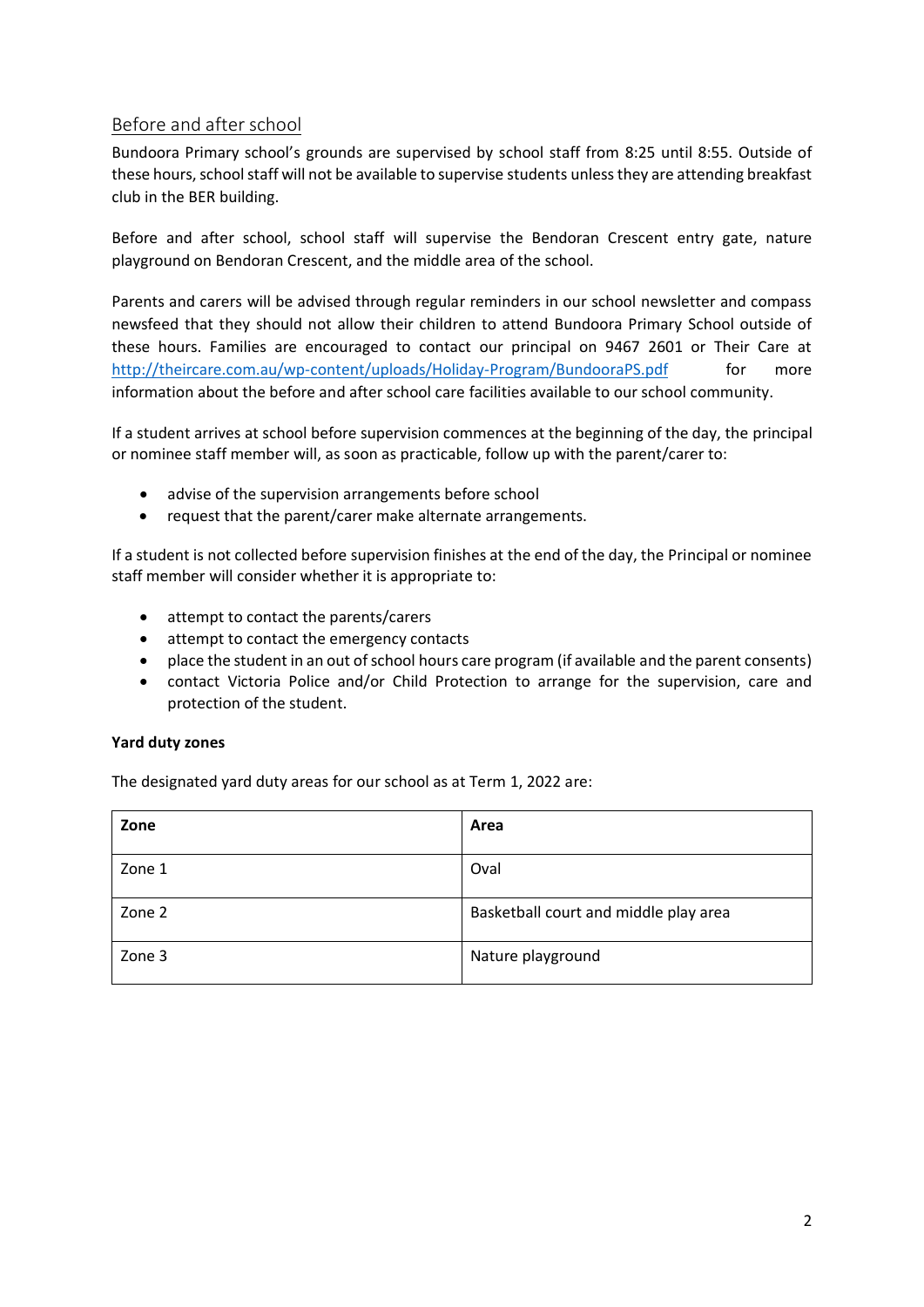

#### **Yard duty equipment**

School staff must:

- wear a provided safety/hi-vis vest whilst on yard duty. Safety/hi-vis vests will be stored in each teacher's classroom
- Always carry the yard duty first aid bag during supervision. The yard duty first aid bag will be stored in each teacher's classroom
- Yard duty equipment must be returned to the teacher's classroom after each yard duty session

#### **Yard duty responsibilities**

Staff who are rostered for yard duty must remain in the designated area until they are replaced by a relieving staff member.

During yard duty, supervising school staff must:

- methodically move around the designated zone
- ensure students remain in their designated year level zones
- be alert and vigilant
- intervene immediately if potentially dangerous or inappropriate behaviour is observed in the yard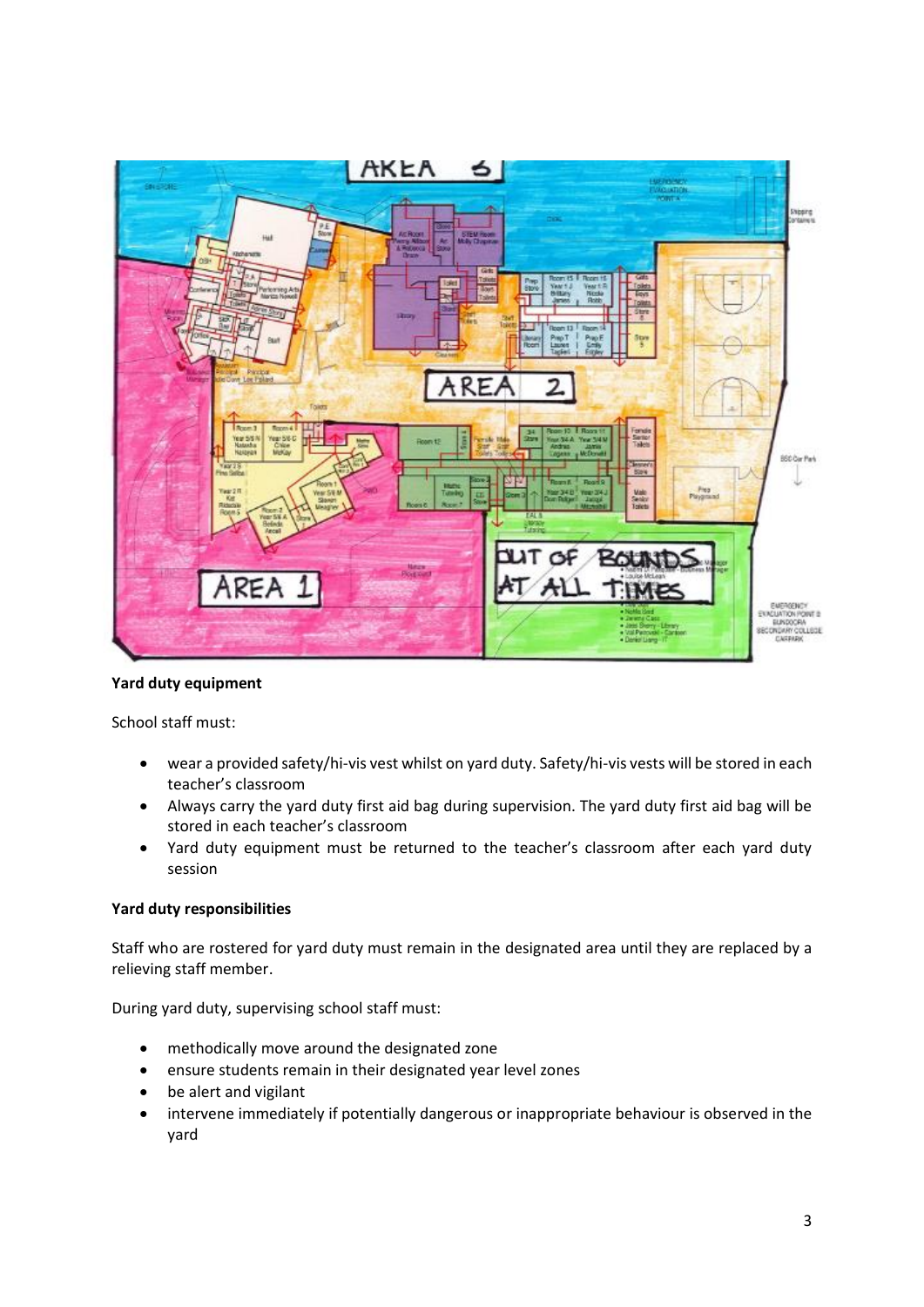- enforce behavioural standards and implement appropriate consequences for breaches of safety rules, in accordance with any relevant disciplinary measures set out in the school's Student Engagement policy
- ensure that students who require first aid assistance receive it as soon as practicable
- log any incidents or near misses as appropriate on Compass chronicle

If being relieved of their yard duty shift by another staff member (for example, where the shift is 'split' into 2 consecutive time periods), the staff member must ensure that a brief but adequate verbal 'handover' is given to the relieving staff member in relation to any issues which may have arisen during the first shift.

If the supervising staff member is unable to conduct yard duty at the designated time, they should try to arrange a yard duty swap with another staff member. If this is not possible the staff member should contact the Assistant Principal with as much notice as possible prior to the relevant yard duty shift to ensure that alternative arrangements are made.

If the supervising staff member needs to leave yard duty during the allocated time, they should contact the Assistant Principal but should not leave the designated area until the relieving staff member has arrived in the designated area.

If the relieving staff member does not arrive for yard duty, the staff member currently on duty should send a message to the office and not leave the designated area until a relieving staff member has arrived.

Students will be encouraged to speak to the supervising yard duty staff member if they require assistance during recess or lunchtime.

#### Classroom

The classroom teacher is responsible for the supervision of all students in their care during class.

If a teacher needs to leave the classroom unattended at any time during a lesson, they should first contact their team partner for assistance. The teacher should then wait until a replacement staff member has arrived at the classroom before leaving.

#### School activities, camps, and excursions

The principal and leadership team are responsible for ensuring that students are appropriately supervised during all school activities, camps and excursions, including when external providers are engaged to conduct part or all of the activity. Appropriate supervision will be planned for school activities, camps, and excursions on an individual basis, depending on the activities to be undertaken and the level of potential risk involved.

#### Digital devices and virtual classroom

Bundoora Primary school follows the Department's [Cybersafety and Responsible Use of Technologies](https://www2.education.vic.gov.au/pal/cybersafety/policy)  [Policy](https://www2.education.vic.gov.au/pal/cybersafety/policy) with respect to supervision of students using digital devices.

#### Students requiring additional supervision support

Sometimes students will require additional supervision, such as students with disability or other additional needs. In these cases, the Principal or delegate will ensure arrangements are made to roster

additional staff as required. This may include on yard duty, in the classroom or during school activities.